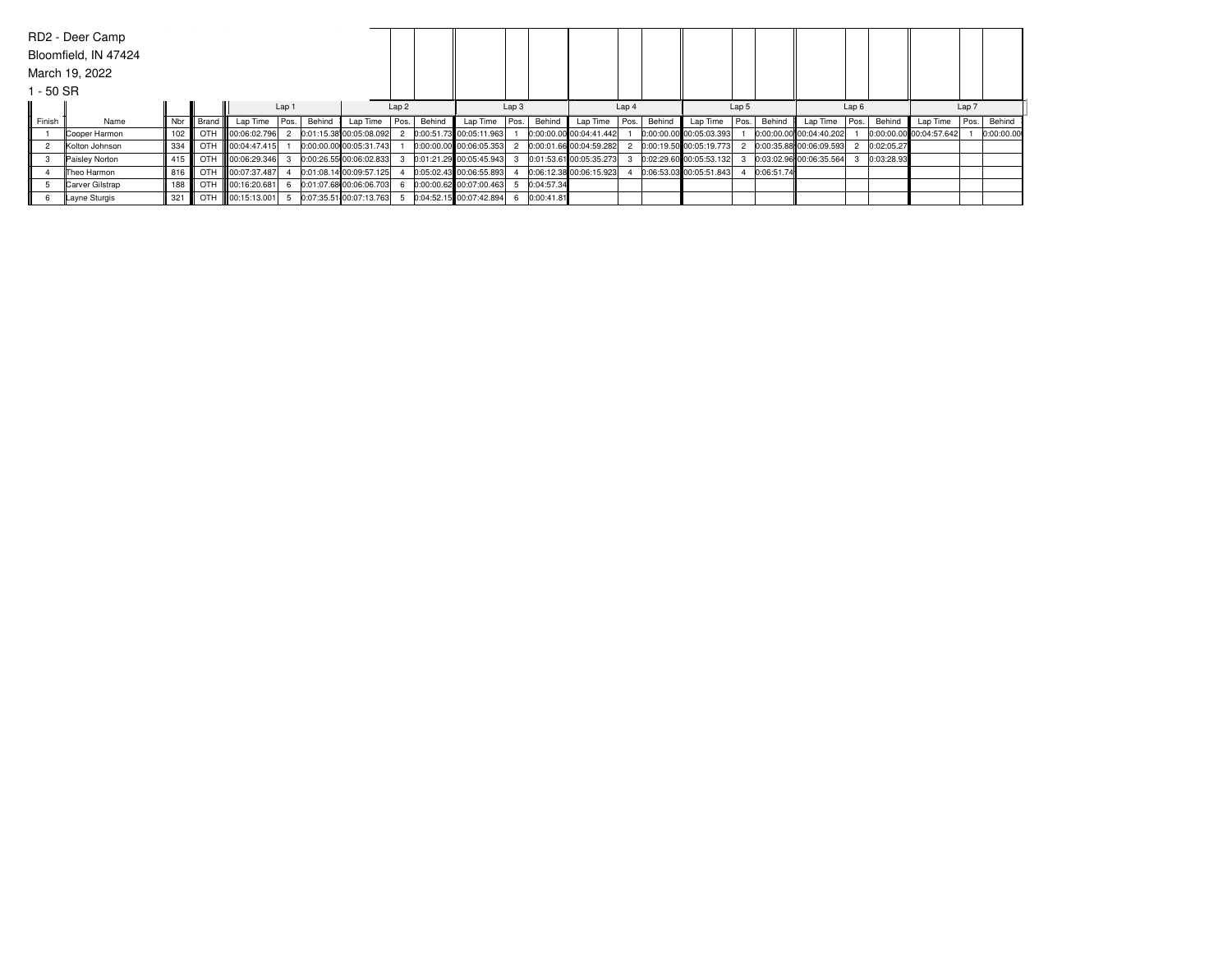|        | RD2 - Deer Camp        |     |           |                    |  |            |                         |      |        |                           |      |            |                         |      |            |                           |      |            |                         |      |        |                         |      |            |
|--------|------------------------|-----|-----------|--------------------|--|------------|-------------------------|------|--------|---------------------------|------|------------|-------------------------|------|------------|---------------------------|------|------------|-------------------------|------|--------|-------------------------|------|------------|
|        | Bloomfield, IN 47424   |     |           |                    |  |            |                         |      |        |                           |      |            |                         |      |            |                           |      |            |                         |      |        |                         |      |            |
|        | March 19, 2022         |     |           |                    |  |            |                         |      |        |                           |      |            |                         |      |            |                           |      |            |                         |      |        |                         |      |            |
|        | 2 - Trail Rider        |     |           |                    |  |            |                         |      |        |                           |      |            |                         |      |            |                           |      |            |                         |      |        |                         |      |            |
|        |                        |     |           | Lap 1              |  |            | Lap <sub>2</sub>        |      |        | Lap <sub>3</sub>          |      |            | Lap 4                   |      |            | Lap 5                     |      |            | Lap6                    |      |        | Lap 7                   |      |            |
| Finish | Name                   | Nbr | Brand III | Lap Time   Pos.    |  | Behind     | Lap Time                | Pos. | Behind | Lap Time                  | Pos. | Behind     | Lap Time                | Pos. | Behind     | Lap Time                  | Pos. | Behind     | Lap Time                | Pos. | Behind | Lap Time                | Pos. | Behind     |
|        | Gannon Stearley        | 369 |           | HON 100:05:49.346  |  |            | 0:00:00.00 00:04:52.063 |      |        | 0:00:00.00 00:05:51.103   |      |            | 0:00:00.00 00:05:21.102 |      |            | 0:00:00.00 00:05:04.633   |      |            | 0:00:00.00 00:05:24.823 |      |        | 0:00:00.00 00:09:57.464 |      | 0:00:00.00 |
|        | <b>Bryson Price</b>    | 425 |           | HON 100:07:12.101  |  |            | 0:00:41.61 00:08:12.410 |      |        | 0:00:19.18 00:05:31.693   |      |            | 0:04:23.69 00:04:32.922 |      |            | $0:03:35.51$ 00:06:40.113 |      | 0:05:10.99 |                         |      |        |                         |      |            |
|        | Jacob Patton           | 111 |           | KAW 00:06:30.487   |  |            | 0:00:41.14 00:08:34.844 |      |        | 0:04:23.92 00:06:26.953   |      |            | 0:00:36.08 00:06:05.793 |      |            | 0:02:08.95 00:05:25.234   |      | 0:00:54.07 |                         |      |        |                         |      |            |
|        | Lilly Pfeiffer         | 003 |           | HON 00:09:38.439   |  |            | 0:02:26.33 00:08:34.273 |      |        | 0:02:48.20 00:06:51.984   |      |            | 0:03:32.41 00:05:34.022 |      |            | 0:03:00.64 00:06:58.384   |      | 0:04:33.79 |                         |      |        |                         |      |            |
|        | <b>Brylee Mullinix</b> | 313 |           | YAM   00:10:35.059 |  |            | 0:00:27.32 00:07:44.553 |      |        | $0:00:06.90$ 00:07:34.634 |      |            | 0:00:31.67 00:06:36.313 | 5    | 0:01:51.84 |                           |      |            |                         |      |        |                         |      |            |
|        | <b>Jaxson Walker</b>   | 713 |           | OTH 00:10:07.739   |  |            | 0:00:29.30 00:08:15.214 |      |        | 0:00:03.34 00:06:59.623   |      |            | 0:00:17.88 00:07:38.635 |      | 0:00:30.65 |                           |      |            |                         |      |        |                         |      |            |
|        | <b>Tyler May</b>       | 119 |           | OTH 00:17:36.692   |  |            | 0:04:27.25 00:07:32.834 |      |        | 0:04:08.46 00:07:43.144   |      | 0:06:58.42 |                         |      |            |                           |      |            |                         |      |        |                         |      |            |
|        | Derek Crossett         | 017 |           | OTH 100:13:09.440  |  |            | 0:02:34.38 00:07:51.624 |      |        | 0:02:38.11 00:12:34.456   |      | 0:00:42.85 |                         |      |            |                           |      |            |                         |      |        |                         |      |            |
|        | Arizona Ennis          | 126 |           | OTH 100:18:13.963  |  | 0:00:37.27 |                         |      |        |                           |      |            |                         |      |            |                           |      |            |                         |      |        |                         |      |            |